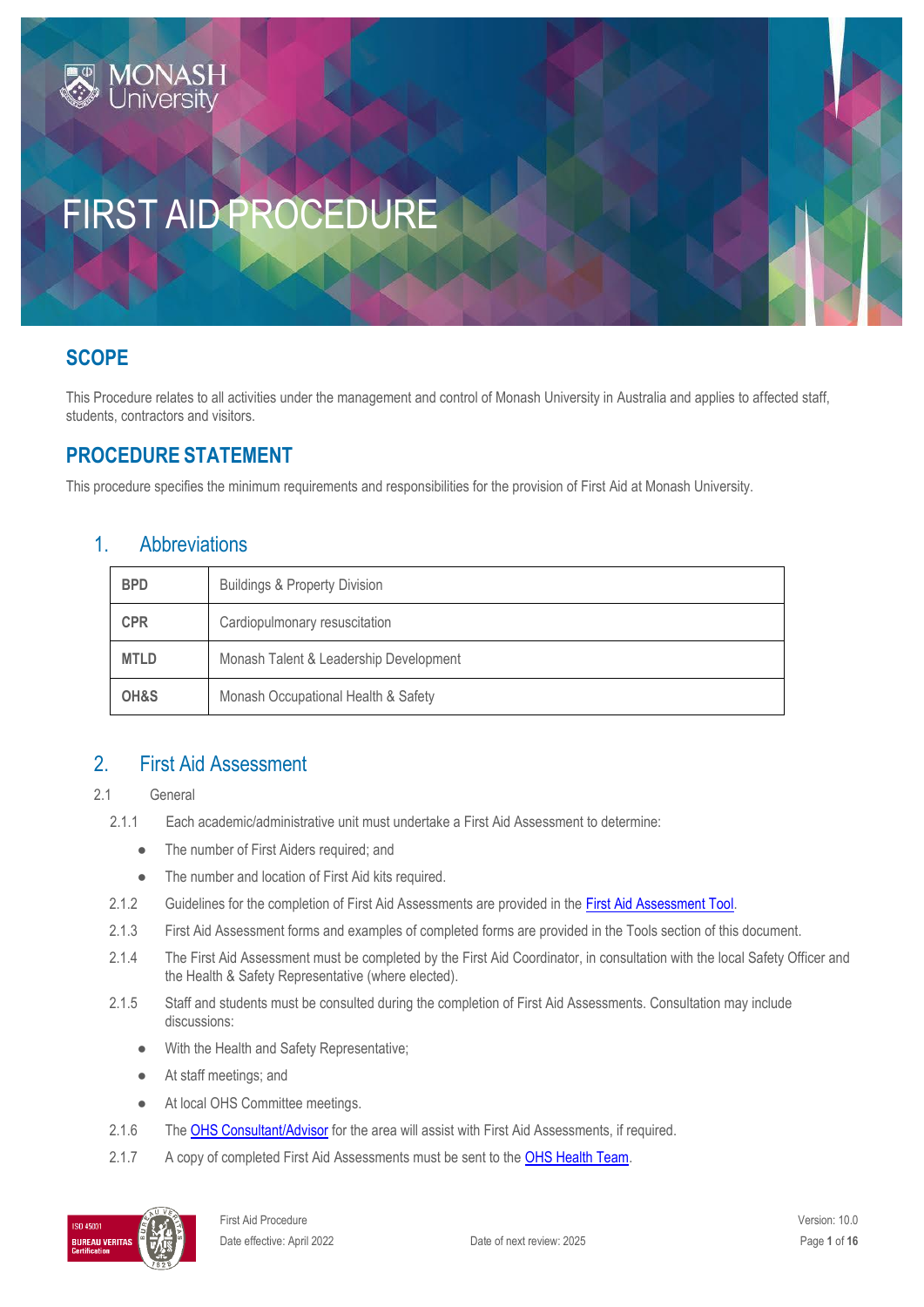#### 2.1.8 **First Aid Assessments must be reviewed every three years and in addition whenever:**

- The size and/or layout of the area is changed;
- The number and distribution of staff and/or students (or others) changes significantly;
- There are changes in hours, overtime, shifts; or
- The nature of the hazards and the severity of the risks change.
- 2.2 First Aid considerations for Off-Campus Activities

First Aid requirements must be included in the OHS Risk Assessment, contextualised for the specific off-campus activity. Further details of factors that should be considered are provided in the [OHS Off-Campus Activities and Travel Procedure.](https://publicpolicydms.monash.edu/Monash/documents/1935633)

#### 2.2.1 Urban areas

For off-campus activities to places where emergency First Aid or medical services are available (e.g. shops, museums, factories , hospitals or other universities), there is no requirement to provide a Monash University First Aider.

- 2.2.2 Low risk activities
	- All low risk activities must include one Monash University First Aider qualified in HLTAID011 Provide First Aid.
	- It may be necessary to increase the number of First Aiders depending on the outcome of the OHS Risk Assessment for the activity.
	- Guidelines for minimum numbers First Aiders are provided in the [First Aid Assessment Tool.](http://www.monash.edu/__data/assets/pdf_file/0006/113775/firstaid-assess-tool.pdf)
- 2.2.3 High risk activities
	- Due to the increased level of risk, the number of First Aiders must conform to the guidelines provided for off-campus activities in rural areas in th[e First Aid Assessment Tool.](http://www.monash.edu/__data/assets/pdf_file/0006/113775/firstaid-assess-tool.pdf)
- 2.2.4 Rural areas
	- Off-campus activities in rural areas should include as many First Aiders as practicable and these must be qualified in HLTAID011 Provide First Aid or higher.
	- Guidelines for minimum numbers of First Aiders for off-campus activities in rural areas can be found in the First Aid [Assessment Tool.](http://www.monash.edu/__data/assets/pdf_file/0006/113775/firstaid-assess-tool.pdf)
	- It may be necessary to alter the number of First Aiders and level of qualification required (e.g. HLTAID005 Provide First Aid in Remote Situations), depending on the outcome of the OHS Risk Assessment for the activity.
	- Whenever practical, First Aiders should not travel in the same vehicle.
	- For additional information regarding off campus activities, refer to th[e OHS Off-Campus Activities and Travel Procedure.](https://publicpolicydms.monash.edu/Monash/documents/1935633)
- 2.2.5 Remote areas
	- It may be necessary to alter the number of First Aiders and level of qualification required (e.g. HLTAID005 Provide First Aid in Remote Situations), depending on the outcome of the OHS Risk Assessment for the activity.
	- Guidelines for minimum numbers of First Aiders for off-campus activities in remote areas are provided in the [First Aid](http://www.monash.edu/__data/assets/pdf_file/0006/113775/firstaid-assess-tool.pdf)  **[Assessment Tool.](http://www.monash.edu/__data/assets/pdf_file/0006/113775/firstaid-assess-tool.pdf)**
	- It is recommended that at least one person trained in Mental Health First Aid or an equivalent course attends rural/remote off-campus activities. Information about Mental Health First Aid courses is provided on th[e myDevelopment website.](https://monash.csod.com/ui/lms-learning-details/app/event/38f3186b-ba9b-4aa4-a716-f720843271e2)
	- Whenever practical, First Aiders should not travel in the same vehicle.
	- For additional information regarding off-campus activities refer to th[e OHS Off-Campus Activities and Travel Procedure.](https://publicpolicydms.monash.edu/Monash/documents/1935633)
- 2.2.6 International activities
	- For international activities, which are based at an overseas campus of Monash University (e.g. Prato, Malaysia, Indonesia) or at other universities/organisations that provide First Aid, there is no requirement to provide a First Aider from Australia.
	- For international activities in urban, rural or remote areas, the requirements outlined in Sections 2.2.1 2.2.5 apply.

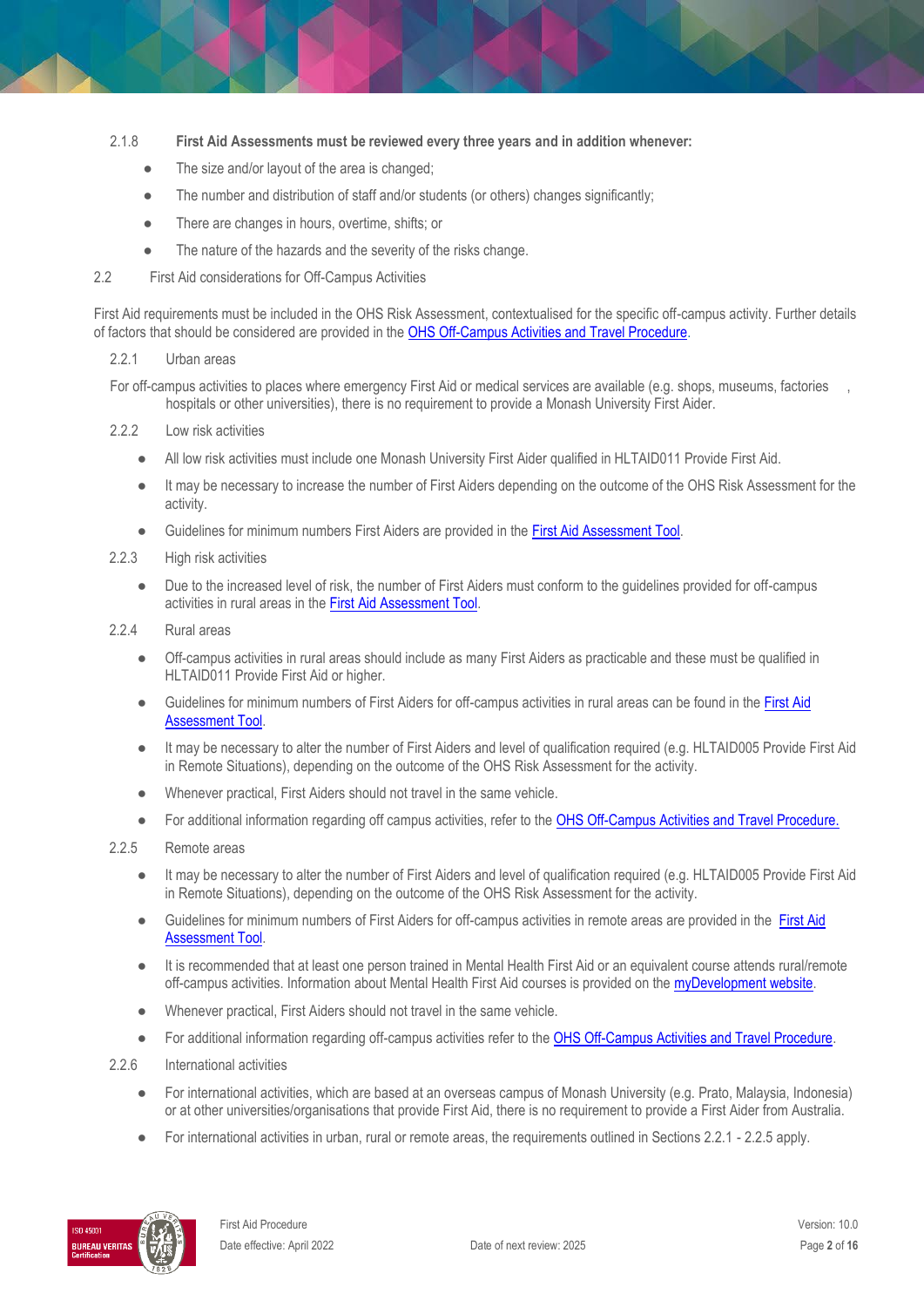## 3. First Aiders

- 3.1 Number of First Aiders required
	- 3.1.1 The number of First Aiders is determined by undertaking a First Aid Assessment as outlined in Section 2.
	- 3.1.2 Guidelines for determining the number of First Aiders are provided in the [First Aid Assessment Tool.](http://www.monash.edu/__data/assets/pdf_file/0006/113775/firstaid-assess-tool.pdf)
- 3.2 Requirements for First Aiders
	- 3.2.1 Staff who wish to act as Monash University First Aiders must:
		- Have a keen interest in First Aid;
		- Be prepared to participate in a Hepatitis B immunisation program;
		- Be appointed to the role of their own free will;
		- Be able to be called away from their ordinary work at short notice;
		- Be readily available when required;
		- Feel free to relinquish the role of First Aider if they so wish;
		- Be able to be released from their duties to undertake training in order to maintain skill levels;
		- Be able to relate well to staff and students;
		- Have the capacity to deal with injury and illness; and
		- Be committed to undertake regular update training and information sessions.
- 3.3 Procedures for contacting First Aiders
	- 3.3.1 Each academic/administrative unit must have procedures in place to ensure that First Aiders can be promptly contacted in an emergency including after-hours where applicable (i.e. Security staff, who are all First Aid trained and have access to a portable defibrillator).
	- 3.3.2 These procedures can include:
		- Signage at First Aid Stations, where First Aiders are present and/or can be contacted or located.
		- Lists of First Aiders and contact details clearly displayed:
			- o By phones;
			- o On emergency procedure notices;
			- o On First Aid kits;
			- o On safety notice boards; and
			- o Area's intranet/Google site.
	- 3.3.3 These procedures must be current, i.e. lists and signs must be kept up-to-date.
- 3.3.4 All staff must be made aware of procedures for contacting First Aiders and any changes to them.

# 4. First Aid Training

- 4.1 First Aid qualifications
	- 4.1.1 First Aiders will be considered appropriately qualified provided that they:
		- Complete a First Aid course, minimum level qualification is HLTAID011 Provide First Aid;
		- Renew their First Aid qualifications every three years;
		- Renew HLTAID009 Provide Cardiopulmonary Resuscitation (CPR) qualifications at least once per year, with the exception of the year that they renew their Provide First Aid qualifications, as HLTAID009 is a component of HLTAID011. If desired, First Aiders are welcome to attend two CPR sessions per year.
		- Qualification expiries and the frequency of renewal periods are based on recommendations from WorkSafe Victoria. A grace period of 2 months will be extended by Monash Talent and Leadership Development (MTLD) to the First Aider renewing their qualifications, as per its qualification renewal policy. If extenuating circumstances prevent the timely

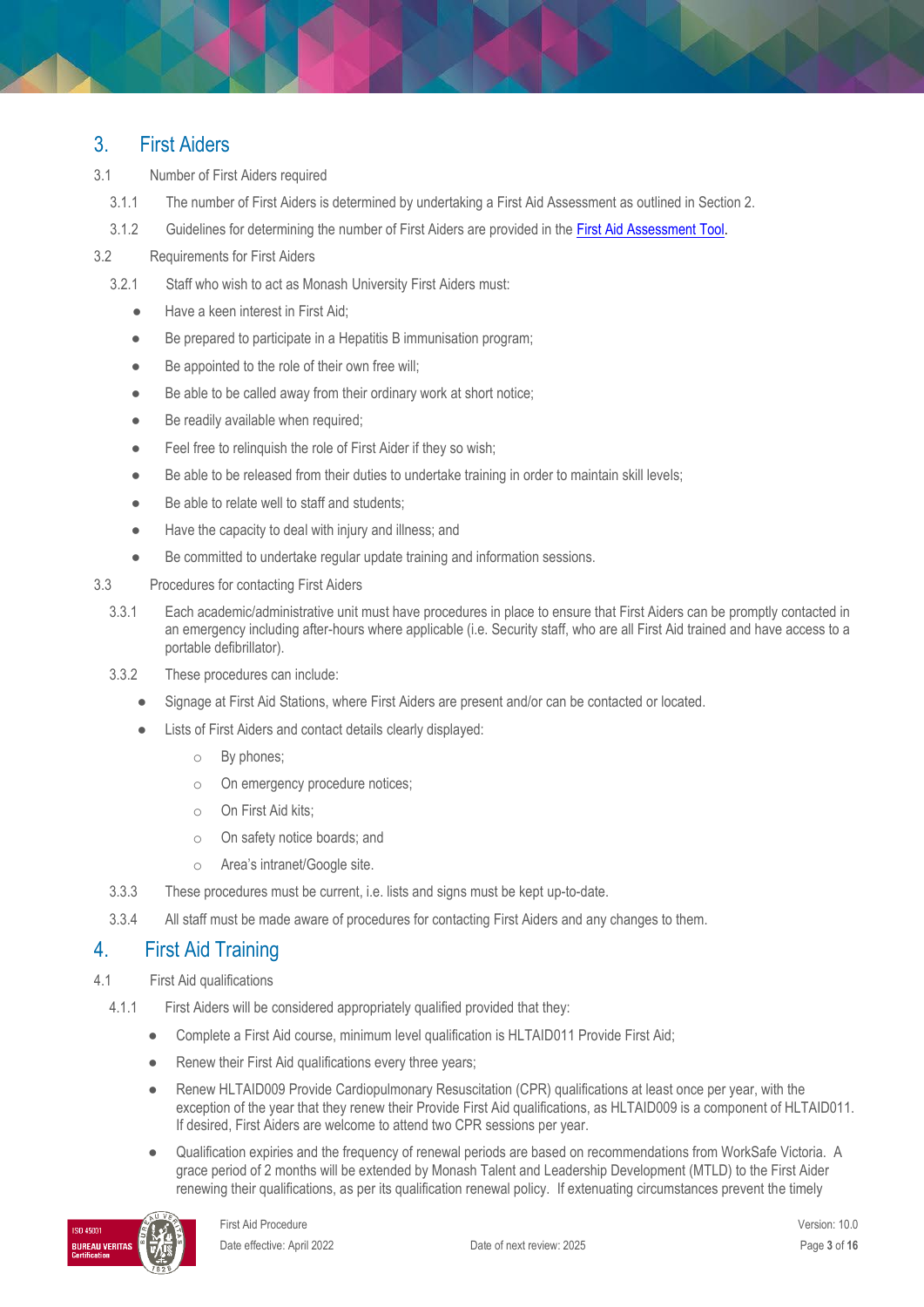renewal of qualifications, the Monash University First Aider can seek permission from the Health, Safety & Wellbeing Manager to continue as a First Aider while awaiting training. The course must already be booked when applying for this grace. This applies only to Monash University First Aiders who have previously been qualified and acted in this role while working at the University.

- 4.1.2 The cost of training courses will be met by the academic/administrative unit.
- 4.1.3 Staff or students with First Aid qualifications obtained outside the University can be accepted as First Aiders on verification of their training qualifications by the **OHS Health Team**.

#### 4.2 First Aid training

- 4.2.1 Monash Talent & Leadership Development (MTLD) organises First Aid training courses specifically tailored for Monash University on all campuses.
- 4.2.2 Information regarding the content and scheduling of OHS courses offered at Monash University is provided on the [myDevelopment website.](https://monash.csod.com/LMS/BrowseTraining/BrowseTraining.aspx#f=1&s=566,568&o=1&h=2)

First Aid courses offered include:

- HLTAID011 Provide First Aid
- HLTAID009 Provide Cardiopulmonary Resuscitation
- 4.2.3 More specialised First Aid courses offered upon request include:
	- HLTAID006 Provide Advanced First Aid
	- HLTAID005 Provide First Aid in Remote Situations
	- 22556VIC Course in the Management of Asthma Risks and Emergencies in the Workplace
	- 22298VIC Course in Basic Oxygen Administration
	- 22300VIC Course in First Aid Management of Anaphylaxis
- 4.2.4 Additional specific training modules can be requested to customise courses for specific needs of academic/administrative units.
- 4.2.5 MTLD issues reminder notices to First Aiders who need to refresh their training.
- 4.2.6 MTLD maintains a database of First Aiders who have undergone training. These records can be viewed via the Power BI OHS Dashboard.

**Note:** In some instances qualified medical professionals (e.g. medical practitioners, registered nurses) may be exempt from First Aid training. Such professionals should liaise with the **OHS Health Team** to discuss possible exemption. In addition, they must have been approved by their supervisor to act in an official capacity as a First Aider (refer also to Section 13).

## 5. Infection Control

- 5.1 Hepatitis B Immunisation
	- 5.1.1 All new First Aiders and First Aiders undertaking renewal training who act as Monash University First Aiders must complete, or have completed, a Hepatitis B immunisation course as they may be inadvertently exposed to risk while assisting a patient.
	- 5.1.2 Further information is available in the [Immunisation Procedure](https://publicpolicydms.monash.edu/Monash/documents/1935616) and the [OHS Information Sheet: Hepatitis B immunisation](https://www.monash.edu/ohs/info-docs/safety-topics/first-aid/hepatitis-b-immunisation-for-first-aiders)  [for First Aiders.](https://www.monash.edu/ohs/info-docs/safety-topics/first-aid/hepatitis-b-immunisation-for-first-aiders)
- 5.2 Standard Precautions
	- 5.2.1 First Aiders must use good hygiene and follow standard precautions, as taught during First Aid training, to minimise their exposure to human blood and body fluids.
	- 5.2.2 It must be assumed that all human blood or body fluids are potentially infectious.
	- 5.2.3 Small spots of blood/body fluid spills must be cleaned up as instructed in the First Aid course. For larger spills, contact the Manager, Cleaning Services at your campus or loca[l Biosafety Officer](https://www.monash.edu/ohs/OHS-structure-responsibilities/OHS-responsibilities/biosafety) so that appropriate cleaning can be organised.
	- 5.2.4 Used dressings must be placed in a biohazard bag and the area's [OHS Consultant/Advisor](http://www.monash.edu.au/ohs/AboutUs) o[r Biosafety Officer](https://www.monash.edu/ohs/OHS-structure-responsibilities/OHS-responsibilities/biosafety) contacted regarding appropriate disposal.

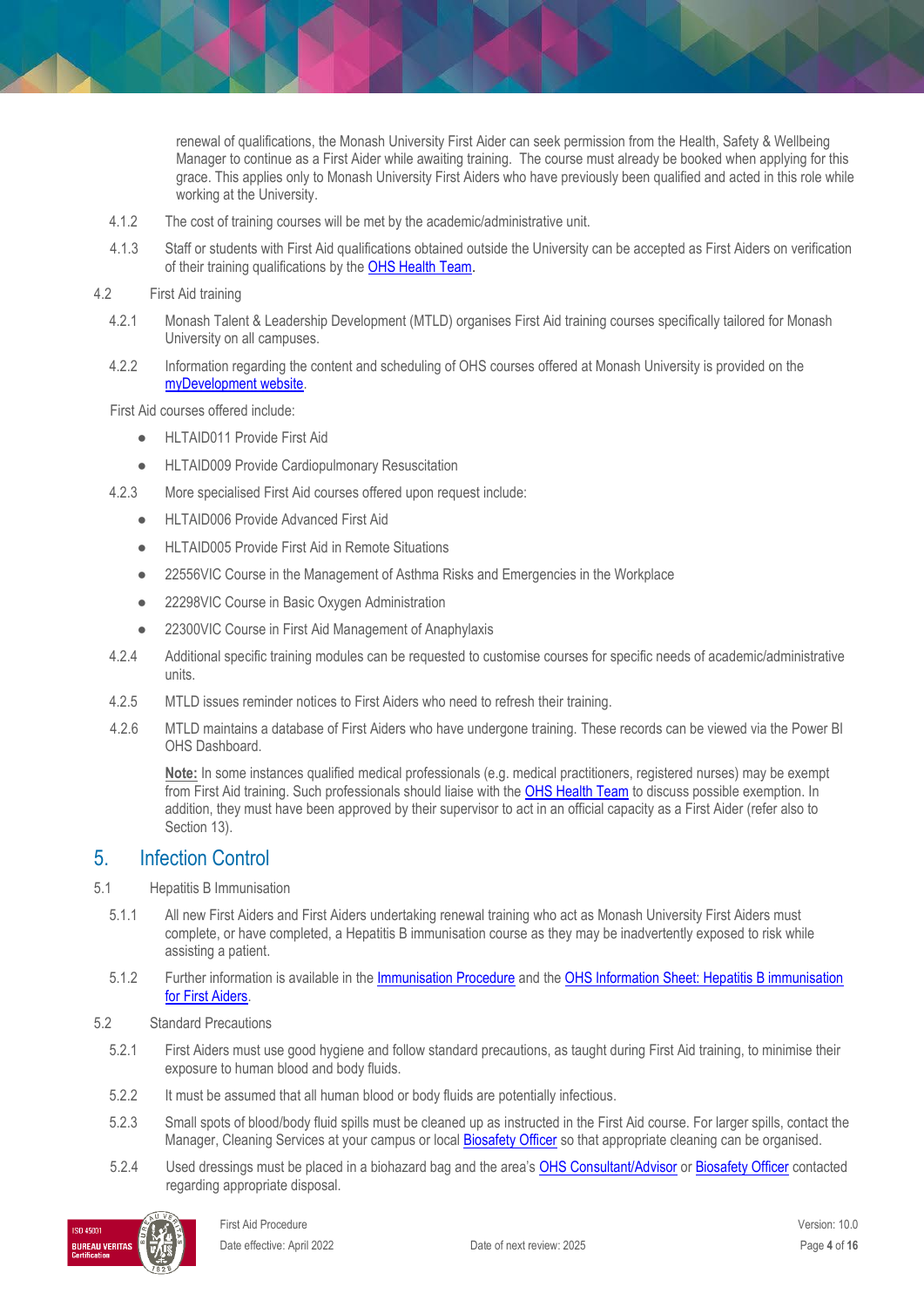- 5.3 Disposal of needles and syringes
	- 5.3.1 It is not the First Aiders duty to dispose of needles and/or syringes found on campus. If these are found, the area must be secured and [Security](http://www.monash.edu/about/who/safety-security/offices/index.html) contacted so that appropriate disposal can be organised.
- 5.4 Infection control and emergency resuscitation
	- 5.4.1 There is no reason to deny anyone resuscitation. The decision whether to use rescue breathing (i.e. mouth-to-mouth resuscitation) is up to each First Aider. Rescue breathing should not be performed without a barrier device (e.g. resuscitation mask or shield). Compression-only CPR is an acceptable and appropriate resuscitation method for the First Aider to perform, per the Australian Resuscitation Council.
	- 5.4.2 First Aiders must use either a resuscitation mask or a disposable one-way valve shield when performing rescue breathing. These are available in all First Aid kits.

## 6. First Aid Documentation and Reporting Procedure

- 6.1 First Aid Reports
	- 6.1.1 First Aiders must record all treatment (however minor) on th[e First Aid Report.](https://www.monash.edu/__data/assets/pdf_file/0004/188644/First-Aid-Report-Form.pdf)
	- 6.1.2 First Aid Report is available online, via the my.monash app or the [OH&S website.](https://www.monash.edu/__data/assets/pdf_file/0004/188644/First-Aid-Report-Form.pdf)
- 6.2 Reporting procedure
	- The casualty is treated by First Aider for injury/illness;
	- First Aid Report is completed by First Aider;
	- When injury/illness is related to work, the casualty should be encouraged to complete an online Hazard & Incident Report in [SARAH](https://prod.riskcloud.net/default.aspx) as soon as they are well enough. For contractors and short-term visitors, the Contractor Responsible Person or Monash staff member hosting the visitor is responsible for completing the report in [SARAH.](https://prod.riskcloud.net/default.aspx)

## 7. First Aid Kits

- 7.1 Number of First Aid kits
	- 7.1.1 The number of First Aid kits is determined by completing the First Aid Assessment (see Section 2).
	- 7.1.2 Guidelines for determining the number of first aid kits are provided in th[e First Aid Kit Guide.](http://www.monash.edu/__data/assets/pdf_file/0008/113777/firstaid-kit-guide.pdf)
- 7.2 First Aid kits must:
	- Be accessible to staff and students at all times (i.e. not located behind a locked door or in a locked cupboard);
	- Where a kit is located in a publicly accessible area and is subject to pilfering, it may be locked, with key access provided by an adjacent break glass system so that the kit is immediately accessible;
	- Have a white cross on a green background prominently displayed on the outside;
	- Be sturdy, dust and moisture proof, coated inside and out with an impervious finish;
	- Be located at a known First Aid Station. Each First Aid Station will be clearly signposted with the kit positioned in the immediate area; and
	- Be large enough to accommodate additional modules where they are needed, preferably in separate compartments.
- 7.3 Contents of First Aid kits
	- 7.3.1 The contents of First Aid kits will need to vary depending on the nature of the hazards in the area as indicated by the First Aid Assessment. In some circumstances, small portable First Aid kits may be more appropriate (e.g. for off-campus trips, sporting activities, etc.).
	- 7.3.2 First Aid kits for office areas and public buildings should include the contents listed in the applicable [First Aid Kit Contents](http://www.monash.edu/__data/assets/pdf_file/0007/113776/firstaid-kit-contents.pdf)  [List.](http://www.monash.edu/__data/assets/pdf_file/0007/113776/firstaid-kit-contents.pdf) The First Aid Assessment may determine that different first aid items or quantities are more appropriate for the needs of the work area.
	- 7.3.3 For high hazard areas (e.g. laboratories, workshops, plant rooms, catering areas, etc.), the kit contents must comply with the requirements listed in the applicabl[e First Aid Kit Contents List.](http://www.monash.edu/__data/assets/pdf_file/0007/113776/firstaid-kit-contents.pdf)
	- 7.3.4 For off-campus trips, the kit contents must comply with the requirements listed in the applicable [First Aid kit Contents List.](http://www.monash.edu/__data/assets/pdf_file/0007/113776/firstaid-kit-contents.pdf)
- 7.4 Medication in First Aid kits

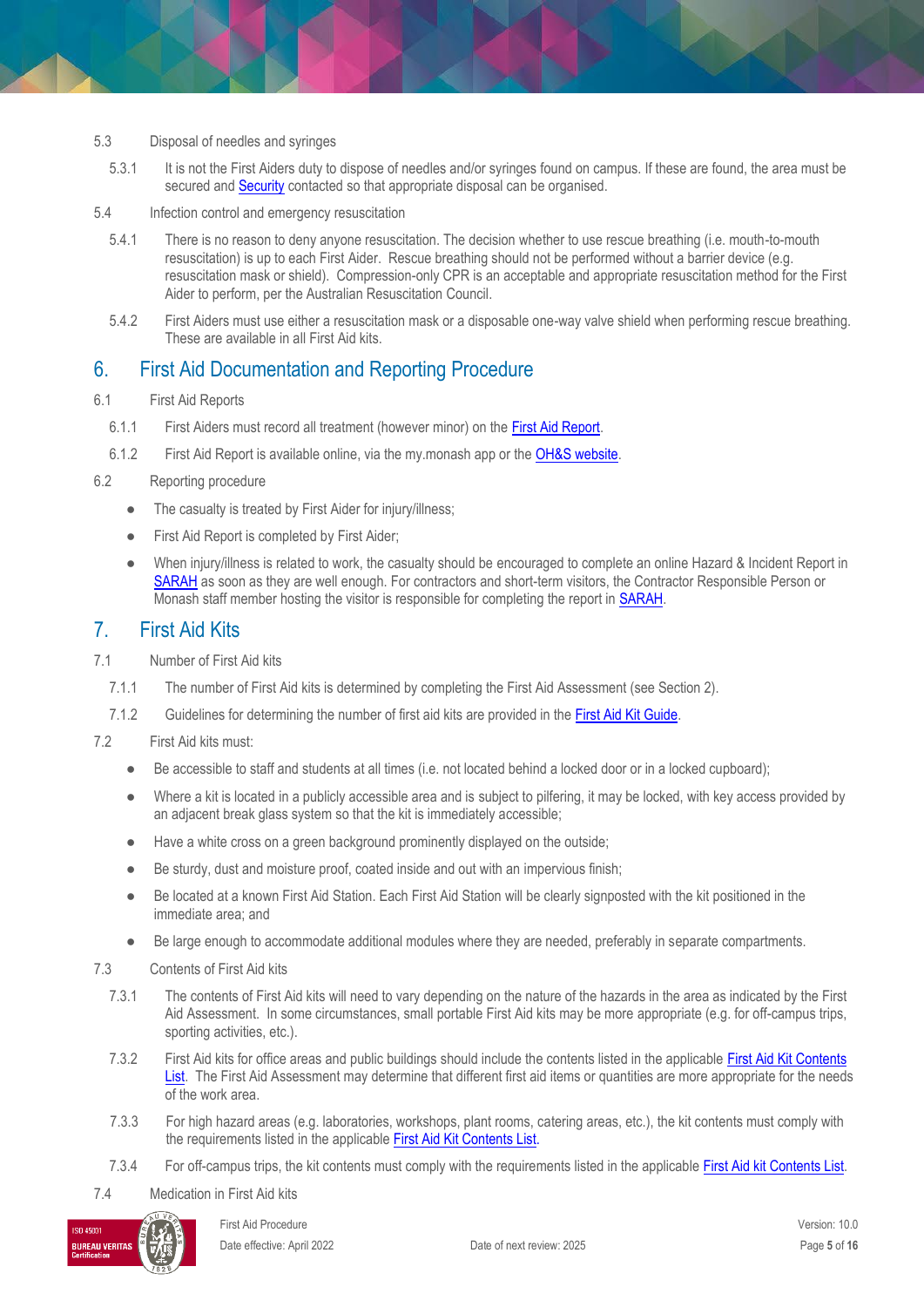- 7.4.1 The inclusion of medications in First Aid kits can be determined by completing a First Aid Assessment.
- 7.4.2 Additional modules are available if a First Aider has been specifically trained in their use (e.g. Ventolin, adrenaline). See Section 8.
- 7.4.3 First Aiders need to be aware that the administering of medication should only occur in certain circumstances. If it is anticipated First Aiders will need to administer medication, they need to be provided with appropriate training.
- 7.4.4 In general, administering scheduled medications needs to be managed by a registered health professional. However, in providing First Aid, it may be appropriate for a First Aider, in certain circumstances, to:
	- Assist a patient with taking their medication (such as an asthma inhaler); or
	- Assist a patient to take, or administer a medicine to a patient, in line with their First Aid training or on the instruction of a registered health professional or Ambulance Victoria (for example, giving an adrenaline (epinephrine) auto-injector in anaphylaxis).
- 7.4.5 First Aiders are not expected to know staff or students' medical conditions.
- 7.4.6 Monash staff and students who require prescribed or over-the-counter medicines should carry their own medicines for their personal use as needed.
- 7.4.7 Where the University considers it necessary, 300 mg of dissolvable aspirin can be included in the First Aid kit for the treatment of chest pain, to be administered on the instruction of Ambulance Victoria or a registered health professional.
- 7.4.8 Where the University considers it necessary, mild analgesics can be included in the First Aid kit with appropriate controls on access. This can include paracetamol or similar agents that are available for unrestricted purchase. These medications should be used in accordance with the instructions on the package.
- 7.4.9 Medication should be stored according to the manufacturers' instructions, and be replaced when they reach their expiry date.
- 7.5 First Aid kits for vehicles
	- 7.5.1 All vehicles used on off-campus trips (excluding those to other workplaces, e.g. factories) must travel with a First Aid kit.
	- 7.5.2 For vehicles, the first aid kit contents must comply with the requirements listed in the applicable [First Aid Kit Contents List.](http://www.monash.edu/__data/assets/pdf_file/0007/113776/firstaid-kit-contents.pdf)
- 7.6 Maintenance of First Aid kits
	- 7.6.1 The First Aid Coordinator must ensure that the stocks of all First Aid kits (including vehicle First Aid kits) are maintained and that out-of-date stock is replaced as necessary.
	- 7.6.2 This duty may be delegated to another First Aider or administrator, if more practical in a given area.
	- 7.6.3 Records of checking of the contents of First Aid kits must be maintained by the academic/administrative unit. The date and the signature of the person checking the kit must also be recorded on a sticker affixed to the kit.
- 7.7 Recommended suppliers for First Aid kits

#### **Brenniston**

Factory 9 25-35 Narre Warren - Cranbourne Rd Narre Warren Vic 3805 [sales@brenniston.com.au](mailto:sales@brenniston.com.au)  Phone: 9704 7635 or 1300 730 079

**Livingstone First Aid & Safety** 106 – 116 Epsom Rd Roseberry NSW 2018 [firstaid@livingstone.com.au](mailto:firstaid@livingstone.com.au) Phone: 1300 727 203

**Medical Solution Australia P/L** Mint Place Business Park Unit 10/337-339 Settlement Road Thomastown VIC 3074 [sales@medical](mailto:sales@medica)[solution.com.au](about:blank) Phone: 1300 136 158

**BUREAU VERITA** 

First Aid Procedure Version: 10.0 Date effective: April 2022 Date of next review: 2025 Page **6** of **16**

**Premium Health** PO Box 7072 Brighton Vic 3185 [larissa@premiumhealth.com.au](mailto:larissa@premiumhealth.com.au) Phone: 9530 7111

**St John's Ambulance** 170 Forster Rd Mount Waverley VIC 3149 [info@stjohnvic.com.au](mailto:info@stjohnvic.com.au) Phone: 8588 8588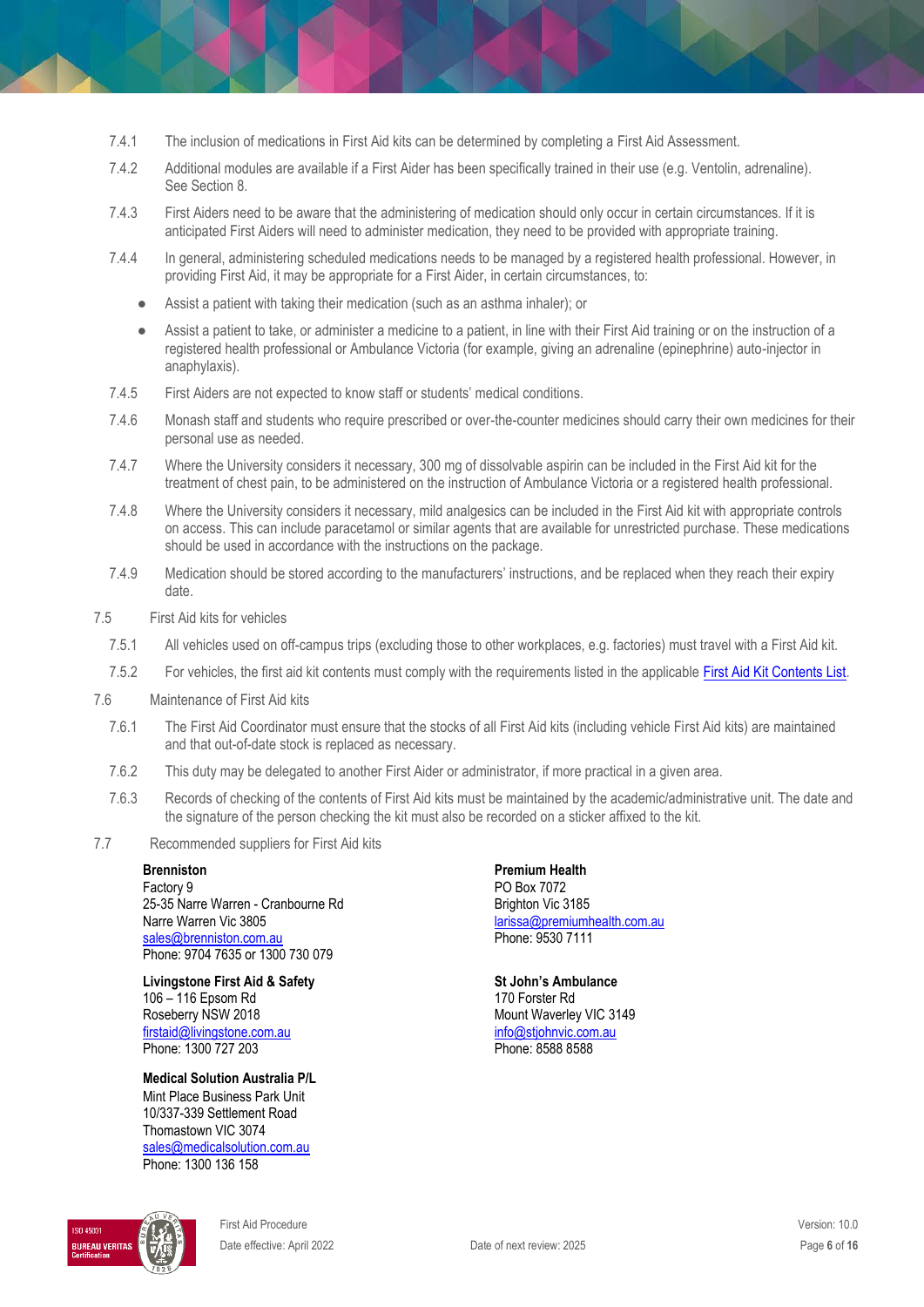# 8. First Aid for specific hazards and health concerns

- 8.1 Additional modules for First Aid kits
	- 8.1.1 For certain specific hazards and health concerns (e.g. asthma, anaphylaxis, hydrofluoric acid, cyanide, burns, eye injuries and incidents involving macaques), additional kit modules will be required.
	- 8.1.2 Modules must be marked as appropriate and stored (preferably in a separate compartment) within the First Aid kit.
	- 8.1.3 Where the University considers it necessary, an asthma-relieving inhaler (e.g. Ventolin) and a spacer to treat asthma attacks and adrenaline (epinephrine) auto-injector (e.g. EpiPen) for the treatment of anaphylaxis. These may also be available as additional kit modules.
	- 8.1.4 A First Aid Assessment must be completed to determine:
		- The requirements for each specific module; and
		- The number of First Aiders to complete module-specific training.
	- 8.1.5 The [OHS Health Team](https://www.monash.edu/ohs/AboutUs/health-wellbeing) must be consulted during the First Aid Assessment.
	- 8.1.6 Additional and refresher training for the use of specific equipment and procedures is organised through MTLD.
	- 8.1.7 Each academic/administrative unit is responsible for ensuring that modules are well supplied and that out-of-date stock is replaced as necessary.
	- 8.1.8 Records of checking of the contents of First Aid modules must be maintained by the academic/administrative unit.
	- 8.1.9 The academic/administrative unit is responsible for all costs involved in purchasing the modules, module supplies and training staff in using the modules.
	- 8.1.10 The recommended contents of the additional modules for First Aid kits are listed in the [First Aid kit Contents List.](http://www.monash.edu/__data/assets/pdf_file/0007/113776/firstaid-kit-contents.pdf)

#### 8.2 Burns module

- 8.2.1 This module must be included in First Aid kits in the workplace where there is the possibility of a person sustaining a serious burn. Such places may include those where:
	- Heat is used in a process;
	- Flammable liquids are used;
	- Chemical acids or alkalines are used: and/or
	- Other corrosive chemicals are used.

#### 8.3 Eye module

- 8.3.1 This module must be in a separate container within the First Aid kits in workplaces, where the wearing of eye protection is recommended, for example:
	- Spraying, hosing, compressed air or abrasive blasting;
	- Welding, cutting or machining operations;
	- Chemical/biological liquids or powders are handled in open containers;
	- There is the possibility of flying particles; or
	- Off-campus activities where there is dust or the possibility of flying particles.

#### 8.4 Emergency asthma management

- 8.4.1 The asthma module must be in a separate container within the First Aid kit, in the most appropriate location(s).
	- A record of each time that the inhaler (e.g. Ventolin/salbutamol) is used must be made on the First Aid Report. The spacer (which must be single-use) should be given to the casualty to take away and must not be reused for another casualty.
	- The inhaler (e.g. Ventolin/salbutamol) is for emergency use only and must not be given to any person to keep.
- 8.5 Anaphylaxis module
	- As a general rule, the provision of an adrenaline auto-injector (e.g. EpiPen) in a First Aid kit will apply only to off-campus trips.

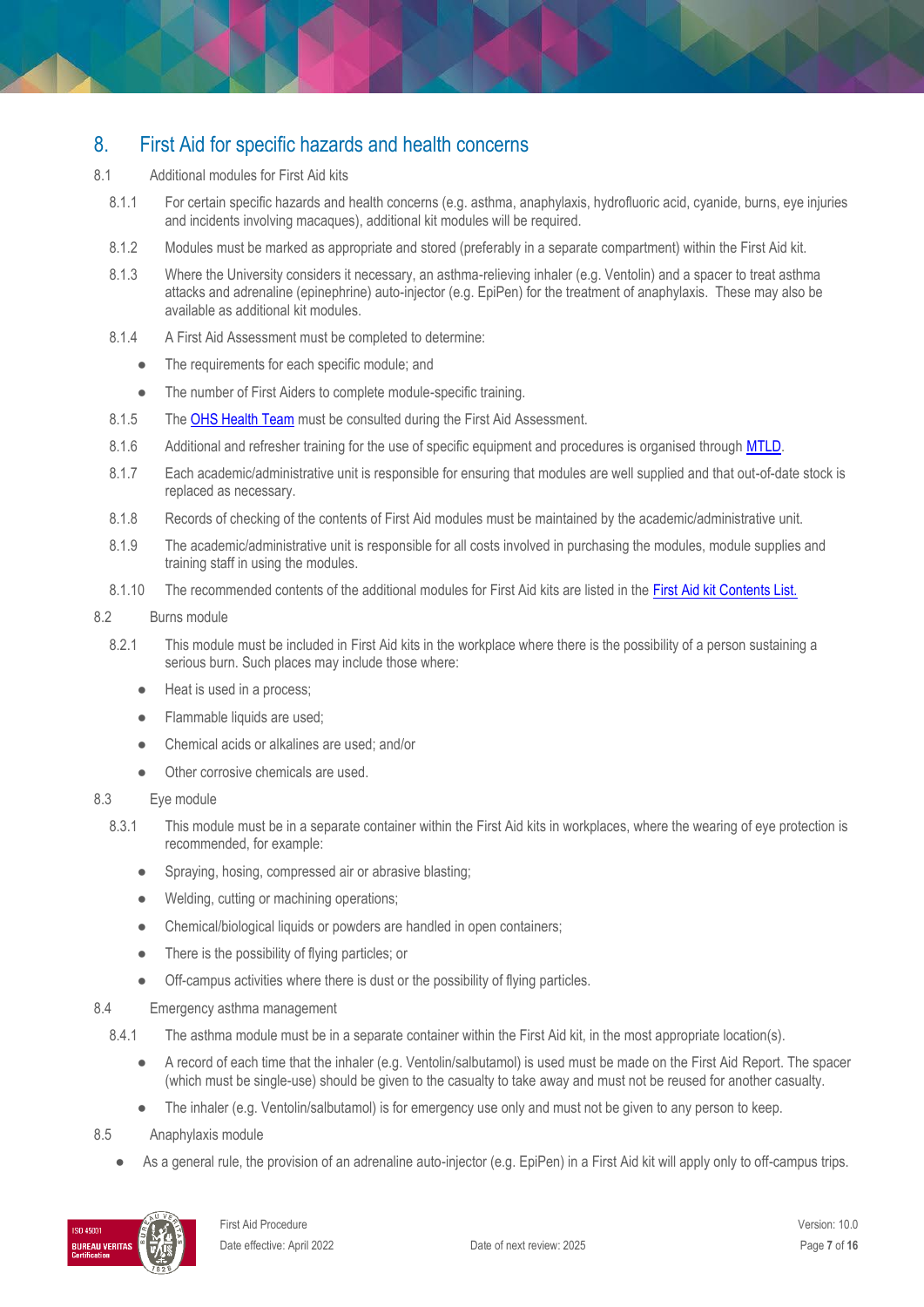- Provision of an adrenaline auto-injector in a First Aid kit must only be considered where the First Aid Assessment indicates a risk of anaphylaxis.
- In all cases, th[e OHS Health Team](https://www.monash.edu/ohs/AboutUs/health-wellbeing) should be consulted.
- 8.5.1 Where it is indicated that a person has already been diagnosed to be at-risk of anaphylaxis, it is essential that they bring their own adrenaline auto-injector and their Anaphylaxis Plan on the trip.

Failure of the at-risk person to provide an Anaphylaxis Plan and in-date adrenaline auto-injector may result in exclusion from the trip.

- 8.5.2 The nominated First Aider (who must be trained in anaphylaxis management) must be made aware of the possibility of anaphylaxis and must review the anaphylaxis plan and check that the prescribed adrenaline auto-injector is in-date prior to the trip.
- 8.5.3 The nominated First Aider must keep a record of the administration of the adrenaline auto-injector on the First Aid Report. The following must also be recorded:
	- Brand name of drug;
	- Dose administered;
	- Time of administration; and
	- Name of person who assisted with the administration.
- 8.5.4 For further information on the management of anaphylaxis refer to the Australian Society of Clinical Immunology and Allergy at [http://www.allergy.org.au/.](http://www.allergy.org.au/)

#### 8.6 Hazard-specific modules

- 8.6.1 The following modules must be clearly marked in a separate container within the First Aid kit and be readily accessible to the area where the specific hazard is used. Further information on First Aid for these specific hazards can be accessed in the following documents:
	- Cyanide [OHS Information Sheet: First Aid for Cyanide Poisoning](https://www.monash.edu/ohs/info-docs/safety-topics/chemical-management/first-aid-for-cyanide-poisoning)
	- Hydrofluoric acid (HF) [OHS Information Sheet: Hydrofluoric Acid](https://www.monash.edu/ohs/info-docs/safety-topics/chemical-management/hydrofluoric-acid)
	- Macaques [Management of Suspected Exposure to Macacine Alphaherpesvirus 1 \(B Virus\) Procedure](https://publicpolicydms.monash.edu/Monash/documents/1935620)

### 9. Other First Aid Equipment

- 9.1 Emergency showers and eyewash stations
	- 9.1.1 When working with biologicals and chemicals in laboratories, the requirements for emergency showers and eyewash stations are defined in Australian Standards for Laboratory Design and Construction (AS/NZS 2982) and Safety in the Laboratory (AS/NZS 2243) series.
	- 9.1.2 Emergency showers and eyewash stations shall be available at a distance of no more than 15 metres or 10 seconds travel from any position in the laboratory.
	- 9.1.3 Where these facilities are not available, alternate arrangements must be made in consultation with the OHS [Consultant/Advisor](http://www.monash.edu.au/ohs/AboutUs) for the area.
	- 9.1.4 Emergency showers and Eyewash stations
		- Emergency showers and eyewash stations are tested and flushed annually by Buildings & Property Division (BPD) staff or by local facilities management at off-campus sites.
		- In accordance with AS 4775:2007, staff in the area must establish procedures to ensure that Safety showers/Eyewash stations are tested/flushed weekly to ensure the correct flow of water and that the water is clear and free from particles.
		- Testing the safety showers on a less frequent basis can be conducted, provided the area can demonstrate that correct and clean flow of water is maintained.
	- 9.1.5 The responsibility for testing and flushing emergency showers and eyewash stations must be determined in consultation with the First Aid Coordinator, the Safety Officer, Health & Safety Representative (where elected) and local OHS committee.
	- 9.1.6 Records of the flushing and testing of emergency showers and eyewash stations must be maintained by the academic/administrative unit.

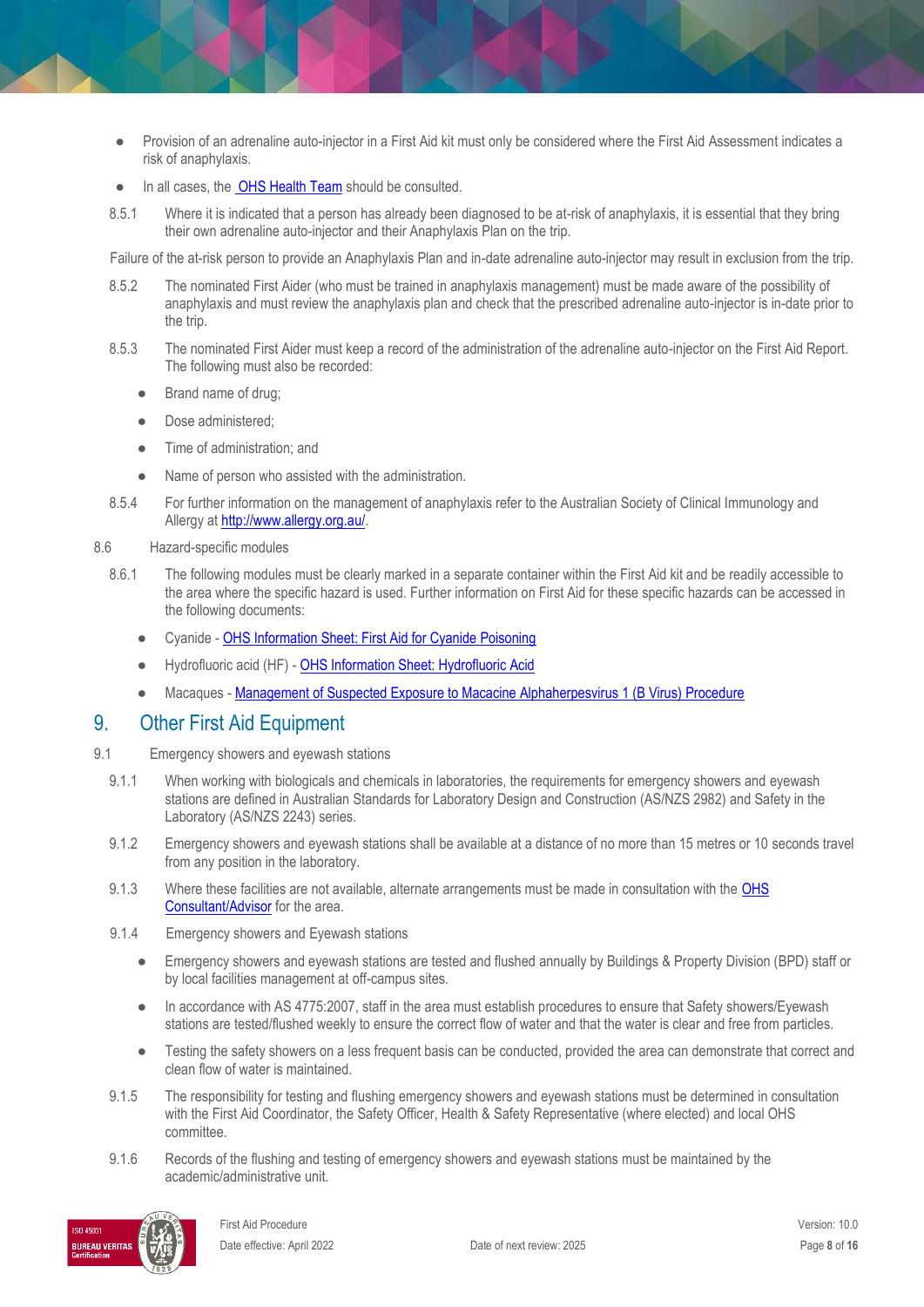### 9.2 Oxygen cylinders

### 9.2.1 General

In certain circumstances medical oxygen may need to be available for administration in an emergency.

A First Aid Assessment must be completed to determine:

- The requirements for the medical oxygen; and
- The number of First Aiders required to complete specific training to administer medical oxygen.
- 9.2.2 Maintenance of oxygen cylinders

Procedures must be established to ensure that:

- The oxygen level in the cylinders is checked at least monthly;
- The equipment is stored and handled in correct manner; and
- The equipment is serviced on an annual basis by an authorised service agency.
- 9.2.3 The responsibility for the testing and servicing of the oxygen cylinders must be determined in consultation with the First Aid Coordinator, the Safety Officer and local OHS committee to ensure this is performed by a person trained in the use of this equipment.
- 9.2.4 Records of maintenance, testing and service of the oxygen cylinders must be maintained by the academic/administrative unit.

#### 9.3 Defibrillators

- 9.3.1 General
	- In certain circumstances a defibrillator may be required. A First Aid Assessment must be completed to determine whether a defibrillator is required.
	- The [OHS Health Team](http://www.monash.edu.au/ohs/AboutUs) must be consulted during the First Aid Assessment.
	- Training in the use of defibrillators is included in HLTAID011 Provide First Aid and HLTAID009 Provide Cardiopulmonary Resuscitation courses.
	- Trained First Aiders should preferably use the defibrillator. However, if trained staff are not available immediately, an untrained person may use the defibrillator by switching it on and following the voice prompts.
	- The academic/administrative unit where the defibrillator is located is responsible for all costs involved in the purchase of and maintenance of the defibrillator (e.g. pads, batteries, servicing, etc.).
- 9.3.2 Purchase, storage and maintenance of the defibrillator
	- The defibrillator must be purchased from an approved supplier. For a list of approved suppliers, contact the OHS Health [Team.](http://www.monash.edu.au/ohs/AboutUs)
	- The defibrillator must be stored in an immediately accessible (during normal office hours) and signposted area. In order to minimise the risk of tampering or theft, it is recommended that the defibrillator be stored in a wall-mounted box, which activates an alarm when opened.
- 9.3.3 Maintenance of defibrillators
	- Procedures must be established to ensure that the defibrillator(s) are inspected and maintained in accordance with the manufacturer's guidelines.
	- It is the responsibility of the academic/administrative unit where the defibrillator is located to organise and pay for the pads and batteries to be replaced when necessary.
	- Daily visual checks of the defibrillator are required and do not need to be documented.
	- Monthly documented checks are required. The appropriate forms are available on the [OHS website](https://www.monash.edu/ohs/info-docs#D) and the OHS Health [Team](http://www.monash.edu.au/ohs/AboutUs) can be contacted to assist.
	- Records of maintenance, testing and inspection of the defibrillator(s) must be maintained by the academic/administrative unit.

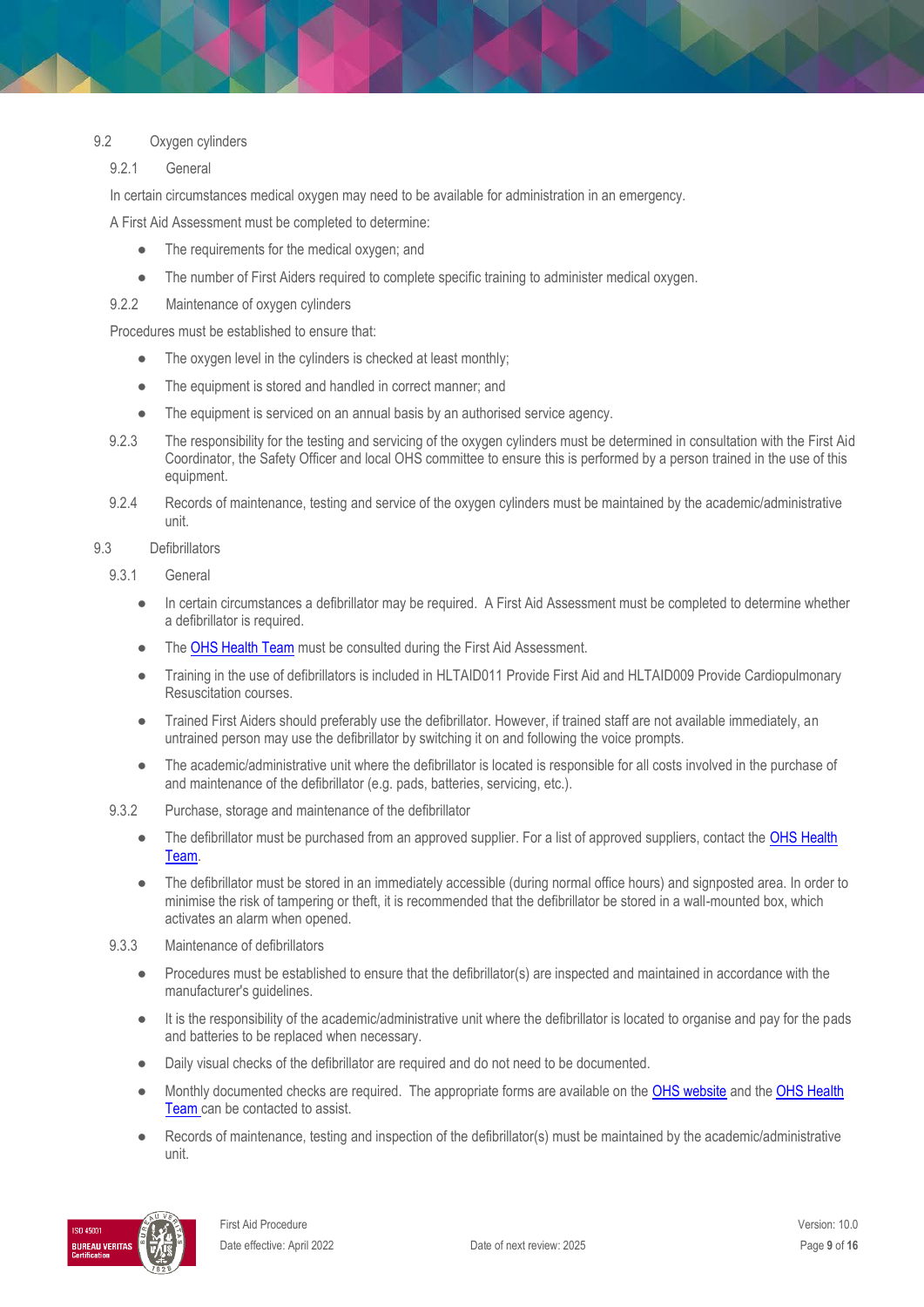- The Defibrillator Coordinator is responsible for ensuring these checks occur. They may nominate First Aiders or administrators to carry out these checks. The [OHS Health Team](mailto:%20BPD-OHNC@monash.edu) must be notified if First Aiders are not available to carry out the checks.
- The responsibility for the testing and inspection of the defibrillator(s) must be determined in consultation with the Defibrillator Coordinator, First Aid Coordinator, Safety Officer, Health & Safety Representative (where elected) and local OHS committee.
- The [OHS Health Team](mailto:%20BPD-OHNC@monash.edu) must be notified regarding the location of and the person(s) in charge of the defibrillator (Defibrillator Coordinator).
- The [OHS Health Team](mailto:%20BPD-OHNC@monash.edu) must be notified regarding any changes to the location of the defibrillator or the person(s) in charge (Defibrillator Coordinator).
- Compliance with this procedure will be audited on a regular basis.
- 9.3.4 Requirements for defibrillator training
	- Defibrillator training in the use of defibrillators is included in HLTAID011 Provide First Aid. Annual defibrillator refresher training is required and is incorporated in HLTAID009 Provide Cardiopulmonary Resuscitation.
	- Use of a defibrillator must be recorded in a [First Aid Report](https://www.monash.edu/__data/assets/pdf_file/0004/188644/First-Aid-Report-Form.pdf) and in a Hazard & Incident Report via [SARAH.](https://prod.riskcloud.net/default.aspx)

### 10. Emergency Procedures

- 10.1 The emergency procedures for each of the Australian campuses to be followed by a First Aider called to attend an emergency situation involving serious injury or ill health are provided in the campus-specific 333 Emergency Procedures booklets or on the Emergency Procedures posters (currently being rolled out) at building exit points. For international campus locations, local emergency procedures must be followed.
- 10.2 Academic/administrative units that occupy non-University buildings (e.g. based in hospitals or satellite campuses), must follow the emergency response procedures developed by the building manager at their particular building.
- 10.3 Each academic/administrative unit must ensure that off-campus activities are supplied with a reliable, 24-hour means of communication.
- 10.4 Staff and students have a responsibility to be familiar with emergency and evacuation procedures and to comply with the instructions given by emergency response personnel such as Emergency Wardens and First Aiders.
- 10.5 First Aiders may occasionally encounter reluctance on the part of an injured person or a person exposed to a hazardous substance to follow the directions of the First Aider. This is more likely to occur if the person requiring First Aid is distressed or in pain. If such a situation arises, the attending First Aider will need to evaluate the risks to the injured/exposed person and the risks to others, and if it is appropriate to administer First Aid treatment as per the wishes of the casualty. It may be necessary to seek assistance from Security or Emergency Services personnel.

## 11. Counselling

11.1 Counselling is available to Monash University First Aiders who are affected by their duties.

Counselling can be provided by:

- [Campus Community Division](https://www.monash.edu/health/counselling) on each campus
- **[Employee Assistance Program](http://www.adm.monash.edu.au/workplace-policy/staff-wellbeing/employee-assistance/)**
- **[OHS Health Team](http://www.monash.edu.au/ohs/AboutUs)**

## 12. Legal Liability

12.1 The support available to staff with an OHS function, including First Aiders, is set out in section 3 of the [OHS Roles,](https://publicpolicydms.monash.edu/Monash/documents/1935644)  [Responsibilities and Committees Procedure.](https://publicpolicydms.monash.edu/Monash/documents/1935644) 

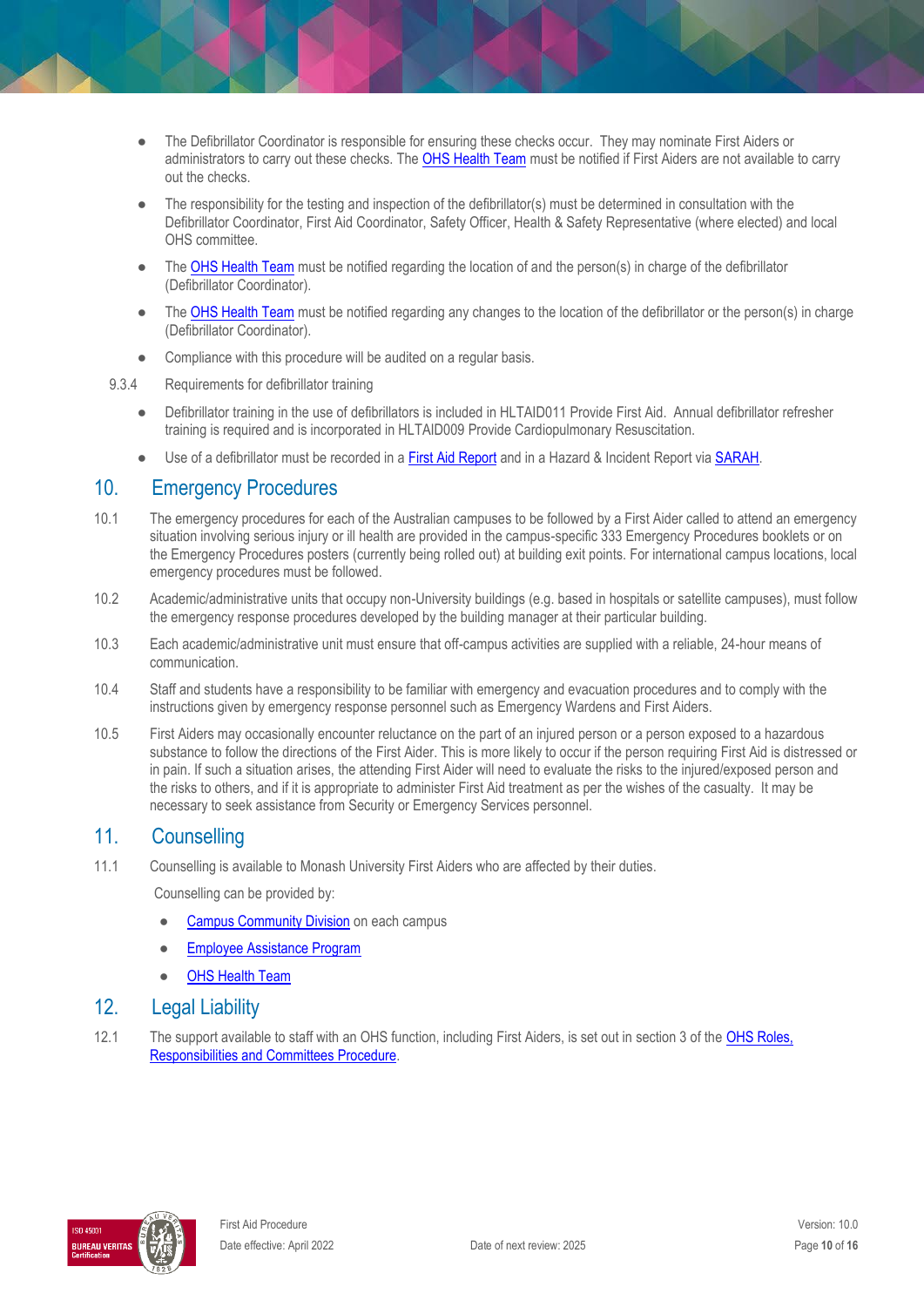# 13. Responsibility for Implementation

13.1 A comprehensive list of OHS responsibilities is provided in the [OHS Roles, Responsibilities and Committees Procedure.](https://publicpolicydms.monash.edu/Monash/documents/1935644) The specific responsibilities with respect to First Aid are summarised below.

### 13.1.1 **Heads of academic/administrative units**

It is the responsibility of the head of academic/administrative unit to ensure that:

- First Aid roles are appointed in accordance with the [OHS Roles, Responsibilities and Committees Procedure;](https://publicpolicydms.monash.edu/Monash/documents/1935644)
- The First Aid Procedure is implemented; and
- A First Aid Assessment is undertaken in the areas under their control to determine first aid requirements, as outlined in Section 2.

### 13.1.2 **Local OHS committees**

It is the responsibility of local OHS committees to:

- Develop and monitor local First Aid implementation strategies;
- Recommend actions needed to comply with the First Aid Procedure;
- Consult with **OH&S** when specialist First Aid advice is required.

### 13.1.3 **First Aid Coordinators**

It is the responsibility of the First Aid Coordinator to:

- Notify area First Aiders of the requirement to be immunised against Hepatitis B;
- Act as focal point for communication between First Aiders in the work area and [OH&S;](http://www.monash.edu.au/ohs/AboutUs)
- Complete the First Aid Assessment for their area;
- Allocate a list of specific duties to First Aiders;
- Ensure that the First Aiders list and contact numbers are current and clearly signposted on or near first aid kits so that they can be promptly contacted in an emergency;
- Ensure that First Aid kits, supplies and equipment are maintained;
- Monitor the record keeping associated with First Aid kits, supplies and equipment;
- Liaise with the local OHS committee an[d OH&S](https://www.monash.edu/ohs/AboutUs) on First Aid matters;
- Advise staff and students of the location of First Aid facilities, and how to contact First Aiders; and
- Participate in networking and education sessions during the year.

### 13.1.4 **First Aiders**

It is the responsibility of the First Aiders to:

- Complete, or have completed, a Hepatitis B immunisation course. Seroconversion to Hepatitis B needs to be obtained. This requirement applies to all new First Aiders and First Aiders renewing their First Aid training who act as Monash University First Aiders (see Section 5);
- Respond promptly to provide an emergency service for injury/illness as required, while always working within their level of competence;
- Arrange prompt and appropriate referral (e.g. to a medical clinic, GP, hospital emergency department) as required;
- Keep confidential all information received in the course of their duty (medical information must only be released to relevant medical staff);
- Record all treatment (however minor) on the **First Aid Report** and forward to the **OHS Health Team**;
- Encourage staff who have had an occupational injury/illness to complete an online Hazard and Incident Report in [SARAH;](https://prod.riskcloud.net/?ccode=monash)
- Access information from an SOS bracelet or similar in order to attend to a casualty;
- Attend training as required, including annual training in HLTAID009 Provide Cardiopulmonary Resuscitation;

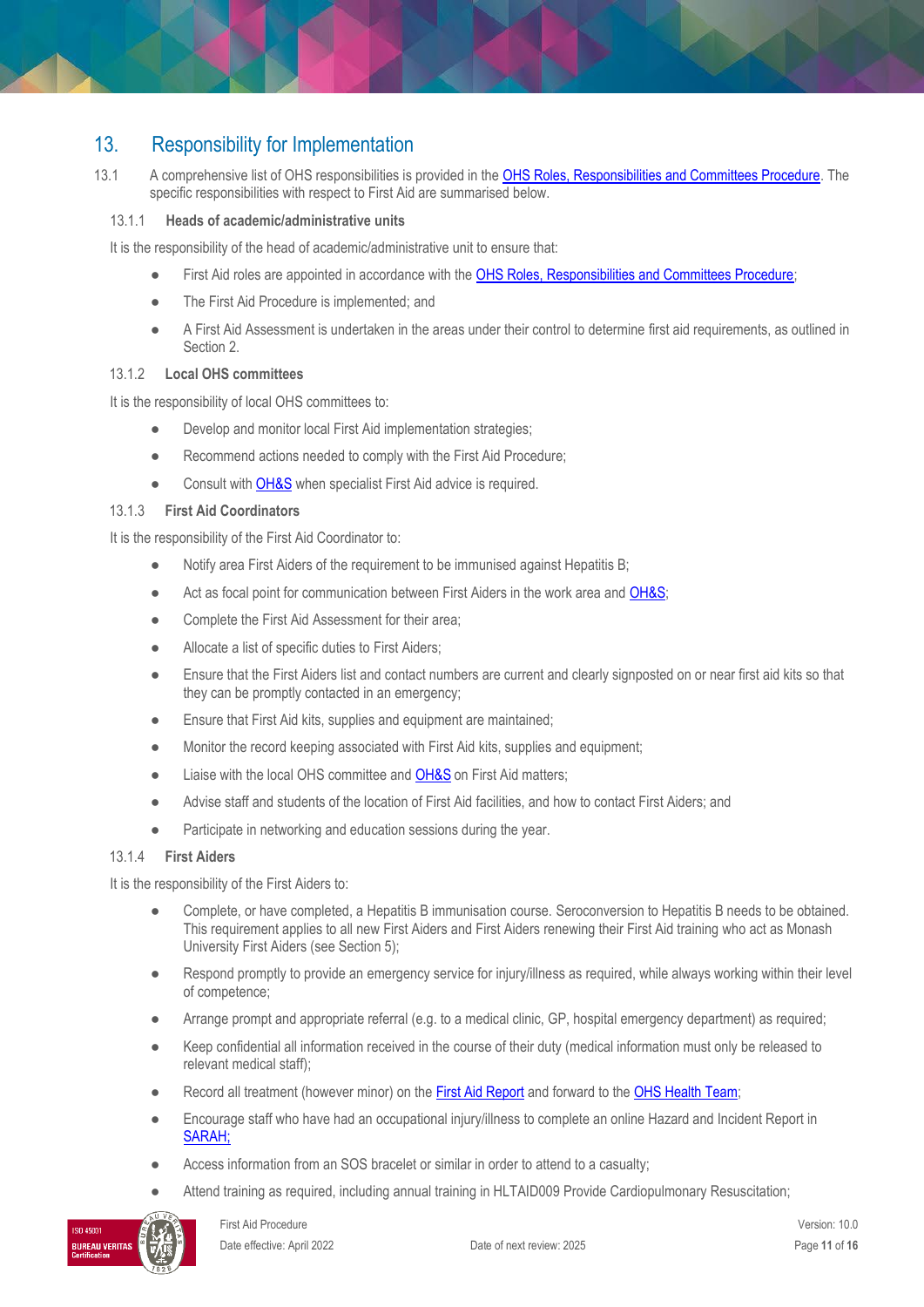- Maintain First Aid facilities, including First Aid equipment, checking and restocking of First Aid kits, as delegated or if there is no First Aid Coordinator for the area; and
- Report any deficiencies in the First Aid service to their First Aid Coordinator or the [OHS Health Team.](http://www.monash.edu.au/ohs/AboutUs)

#### 13.1.5 **Defibrillator Coordinators**

It is the responsibility of the Defibrillator Coordinator to:

- Review the First Aid Assessment for their area, in conjunction with the First Aid Coordinator;
- Ensure that the First Aiders list and contact numbers are current and clearly signposted near the defibrillator so that they can be promptly contacted in an emergency;
- Ensure that the defibrillator is stored in an immediately accessible (during normal office hours) and signposted area;
- Notify the [OHS Health Team](mailto:%20BPD-OHNC@monash.edu) to changes in the location of and the person(s) in charge of the defibrillator;
- Ensure that defibrillators, their supplies and equipment are maintained, including organising and arranging payment for the pads and batteries to be replaced when necessary;
- Establish local area procedures to ensure that the defibrillator is inspected and maintained in accordance with the manufacturer's guidelines. Ensure monthly documented checks are carried out. Keep records of monthly checks, maintenance, testing and inspection of the defibrillator;
- Ensure daily visual checks of the defibrillator are carried out. This does not need to be documented and can be delegated to First Aiders or administrators. Th[e OHS Health Team](mailto:%20BPD-OHNC@monash.edu) must be notified if First Aiders are not available to carry out the checks;
- Advise staff and students of the location of the area's defibrillator and how to contact First Aiders;
- Communicate updates regarding defibrillators to their area's First Aid Coordinator, First Aiders and staff and students;
- Communicate to staff and students that if a First Aider is not available, an untrained person may use the defibrillator by switching it on and following the voice prompts;
- Liaise with the local OHS committee and **OH&S** on first aid and defibrillators; and
- Participate in networking and education sessions during the year.

### 14. Tools

- 14.1 The following Tools are associated with this procedure.
	- **[Hepatitis B Immunisation Questionnaire & Consent form](https://www.monash.edu/__data/assets/pdf_file/0011/181478/Consent-Hep-B-First-Aiders.pdf)**
	- **[First Aid Assessment Tool](https://www.monash.edu/__data/assets/pdf_file/0006/113775/firstaid-assess-tool.pdf)**
	- **[On-campus First Aid Assessment Form](https://www.monash.edu/__data/assets/word_doc/0003/113781/First-aid-assessment-on-campus-form.docx)**
	- **[Examples of Completed First Aid Assessments](https://www.monash.edu/__data/assets/pdf_file/0005/113774/firstaid-assess-examples.pdf)**
	- **[First Aid kit Contents Lists](https://www.monash.edu/__data/assets/pdf_file/0007/113776/firstaid-kit-contents.pdf)**

## 15. Records

For OHS records document retention, please refer t[o OHS Records Management Procedure.](https://publicpolicydms.monash.edu/Monash/documents/1935642)

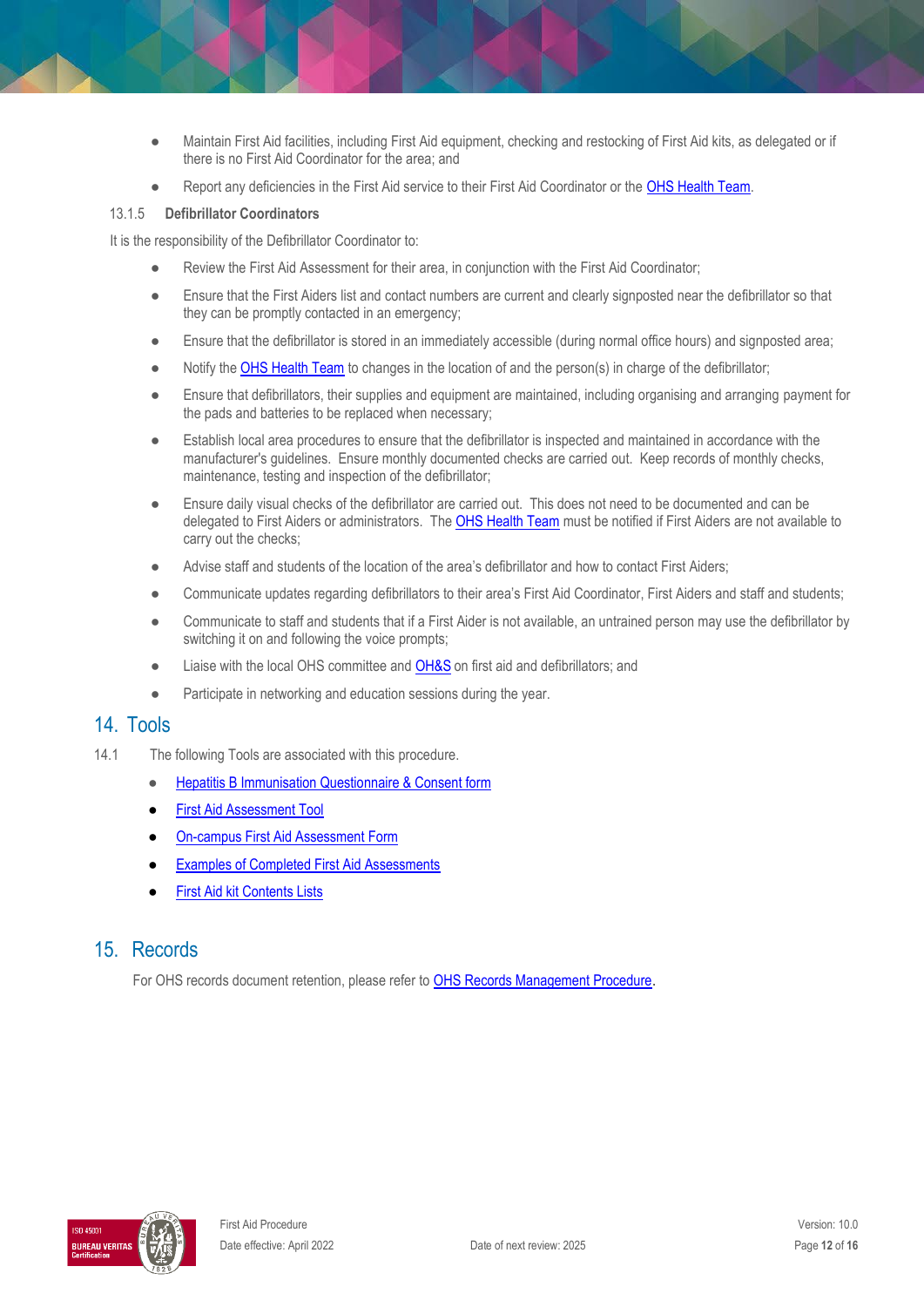# **DEFINITIONS**

A comprehensive list of definitions is provided in the **Definitions Tool**. Definitions specific to this procedure are as follows:

| <b>Key word</b>             | <b>Definition</b>                                                                                                                                                                                                                                                                                                                                           |  |
|-----------------------------|-------------------------------------------------------------------------------------------------------------------------------------------------------------------------------------------------------------------------------------------------------------------------------------------------------------------------------------------------------------|--|
| <b>First Aider</b>          | A staff member who has:                                                                                                                                                                                                                                                                                                                                     |  |
|                             | A current qualification in HLTAID011 Provide First Aid;<br>$\bullet$                                                                                                                                                                                                                                                                                        |  |
|                             | Undertaken annual training in HLTAID009 Provide Cardiopulmonary Resuscitation;<br>$\bullet$                                                                                                                                                                                                                                                                 |  |
|                             | Completed or who is completing the hepatitis B immunisation process; and<br>$\bullet$                                                                                                                                                                                                                                                                       |  |
|                             | Been approved by their supervisor to act in an official capacity, administering first aid to staff, students,<br>$\bullet$<br>visitors and contractors as required.                                                                                                                                                                                         |  |
| <b>High Risk Activities</b> | These activities may be undertaken at a field location (sea, estuary, river, creek or a quarry), a hospital, a<br>research institute, a factory or an industry location and include active participation in research or teaching<br>activities such as laboratory or clinical work, water sampling, examination of rocks, undertaking art projects,<br>etc. |  |
| <b>Low Risk Activities</b>  | These include a visit to view a collection at an Art Gallery, a demonstration of experiments or a guided tour,<br>but do not include active participation.                                                                                                                                                                                                  |  |
| <b>Remote Areas</b>         | Remote areas are greater than 300km or 3 hours travel from medical support services.                                                                                                                                                                                                                                                                        |  |
| <b>Rural Areas</b>          | Rural areas are greater than 80 km but less than 300 km, or one hour by road from a hospital with 24-hour<br>accident and emergency services.                                                                                                                                                                                                               |  |
| <b>Urban Areas</b>          | Urban off-campus activities include excursions, study tours and site visits to places such as industry<br>locations, hospitals and factories.                                                                                                                                                                                                               |  |

# **GOVERNANCE**

| Parent policy                                                 | <b>OHS&amp;W Policy</b>                                                       |  |
|---------------------------------------------------------------|-------------------------------------------------------------------------------|--|
| <b>Supporting procedures</b>                                  | <b>Monash University OHS Documents</b>                                        |  |
|                                                               | <b>After-hours Procedure</b>                                                  |  |
|                                                               | <b>Immunisation Procedure</b>                                                 |  |
|                                                               | <b>Immunisation Grid</b>                                                      |  |
|                                                               | <b>OHS Off-campus Activities and Travel Procedure</b>                         |  |
|                                                               | <b>OHS Information Sheet: Hepatitis B immunisation for First Aid</b>          |  |
| <b>OHS Information Sheet: Hydrofluoric Acid</b>               |                                                                               |  |
| <b>OHS Information Sheet: First Aid for Cyanide poisoning</b> |                                                                               |  |
|                                                               | <b>OHS Training Requirements Matrix</b>                                       |  |
|                                                               | <b>OHS Induction and Training Procedure</b>                                   |  |
|                                                               | <b>OHS Roles, Responsibilities and Committees Procedure</b>                   |  |
| <b>Supporting schedules</b>                                   | N/A                                                                           |  |
| <b>Associated procedures</b>                                  | <b>Australian and International Standards</b>                                 |  |
|                                                               | AS/NZS 2243.1: 2021 Safety in Laboratories - Planning and operational aspects |  |
|                                                               | 2243.2: 2021 Safety in Laboratories - Chemical aspects                        |  |

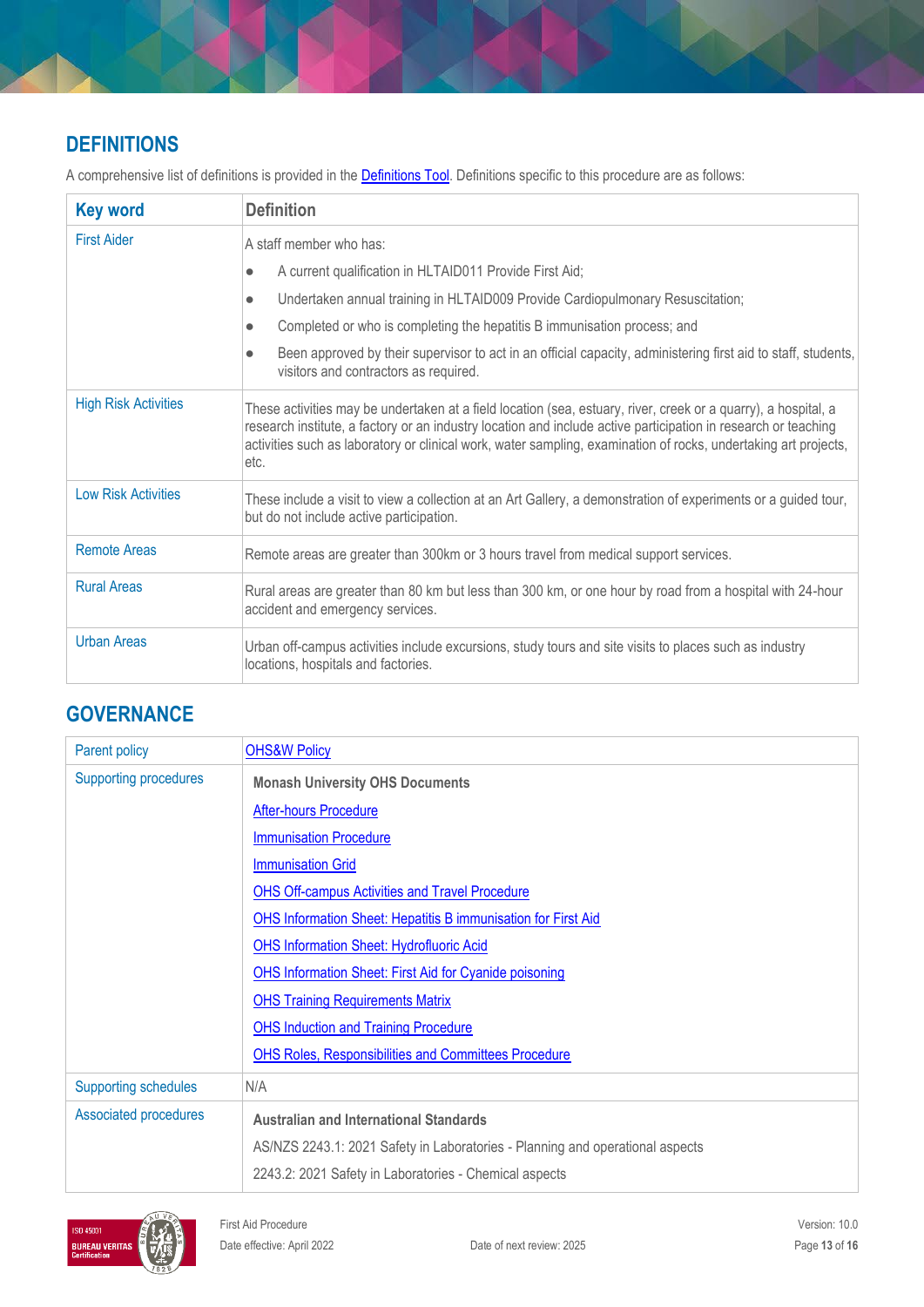|                            | 2243.3: 2010 Safety in Laboratories - Microbiological aspects & containment facilities                |  |
|----------------------------|-------------------------------------------------------------------------------------------------------|--|
|                            | 2243.4: 2018 Safety in Laboratories - Ionizing radiations                                             |  |
|                            | 2243.5: 2004 Safety in Laboratories - Non-ionizing radiations - Electromagnetic, sound and ultrasound |  |
|                            | 2243.6: 2010 Safety in Laboratories - Mechanical aspects                                              |  |
|                            | 2243.7: 1991 Safety in Laboratories - Electrical aspects                                              |  |
|                            | 2243.8: 2014 Safety in Laboratories - Fume cupboards                                                  |  |
|                            | 2243.9: 2009 Safety in Laboratories - Recirculating fume cabinets                                     |  |
|                            | 2243.10: 2004 Safety in Laboratories - Storage of chemicals                                           |  |
|                            | AS/NZS 2982: 2010 Laboratory Design and Construction - General Requirements                           |  |
|                            | AS 3745: 2010 Emergency Control Organization and Procedures for Buildings, Structures and Workplaces  |  |
|                            | AS 4775:2007 Emergency Eyewash and Shower Equipment                                                   |  |
|                            | ISO 45001:2018 Occupational Health and Safety Management Systems                                      |  |
|                            | <b>WorkSafe Guidance Documents</b>                                                                    |  |
|                            | Compliance Code - First Aid in the Workplace (Edition No 1 November 2021)                             |  |
|                            | <b>Acknowledgements</b>                                                                               |  |
|                            | The following documents were used as references in the development of this procedure:                 |  |
|                            | Australian Resuscitation Council Policy Statements, Australasian College of Surgeons                  |  |
|                            | Australian Resuscitation Council, Guideline 10.1 Basic Life Support Training, 2013                    |  |
|                            | Parasol Active First Aid, 8th Edition, 2009                                                           |  |
|                            | Rural and Remote Health-definitions, Policy and Priorities, John Wakerman and John Humphreys          |  |
|                            | Wilderness Medicine, 5th edition, Paul S Auerbach, 2007                                               |  |
| <b>Related legislation</b> | Health Act 1958 (Vic)                                                                                 |  |
|                            | Health (Infectious Diseases) Regulations 2001 (Vic)                                                   |  |
|                            | Occupational Health and Safety Act 2004 (Vic)                                                         |  |
| Category                   | Operational                                                                                           |  |
| Approval                   | Chief Operating Officer & Senior Vice-President                                                       |  |
|                            | 5 April 2022                                                                                          |  |
| Endorsement                | Monash University OHS Committee                                                                       |  |
|                            | 15 March 2022                                                                                         |  |
| Procedure owner            | Health, Safety & Wellbeing Manager                                                                    |  |
| Date effective             | 5 April 2022                                                                                          |  |
| <b>Review date</b>         | 5 April 2025                                                                                          |  |
| <b>Version</b>             | 10.0                                                                                                  |  |
| <b>Content enquiries</b>   | ohshelpline@monash.edu                                                                                |  |

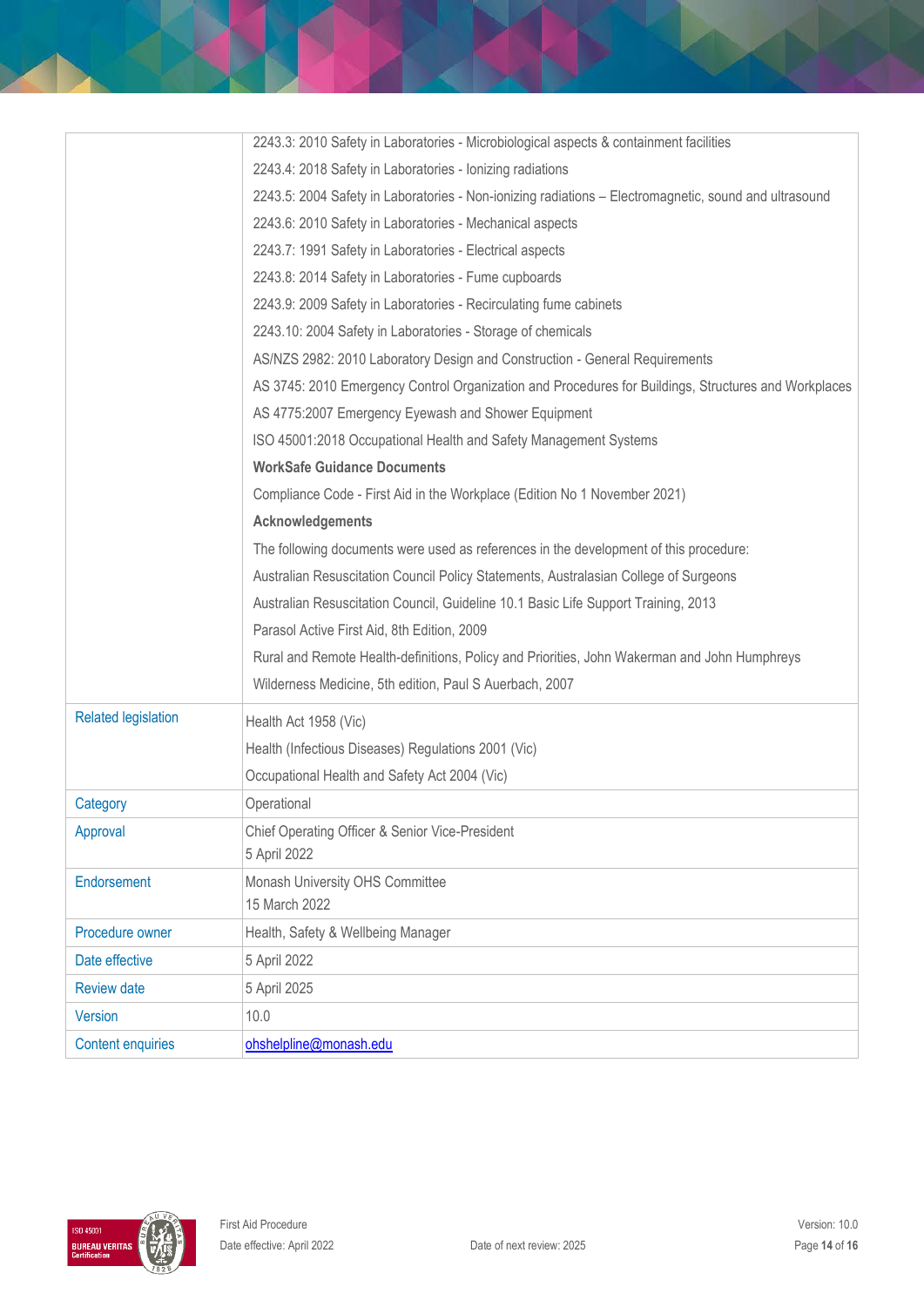# **DOCUMENT HISTORY**

| <b>Version</b> | <b>Date Approved</b> | <b>Changes made to document</b>                                                                                                                                                                                                                         |
|----------------|----------------------|---------------------------------------------------------------------------------------------------------------------------------------------------------------------------------------------------------------------------------------------------------|
| 5.1            | <b>June 2014</b>     | First Aid Procedure v5.1                                                                                                                                                                                                                                |
| 6              | November 2014        | 1. Purpose - removed reference to injuries being reported to OHS Committee. This should be<br>covered by Hazard and Incident reports.                                                                                                                   |
|                |                      | 2. Level 2 now called HLTAID003. Level 3 deleted as not applicable.                                                                                                                                                                                     |
|                |                      | 3. Added to role of First Aid Coordinator to include attending networking/education sessions.                                                                                                                                                           |
|                |                      | 4. Added when referring to qualified medical personnel "in these circumstances First Aiders<br>must still be approved by their supervisor to act in an official capacity".                                                                              |
|                |                      | 5. Added Section 13.3.2. Defibrillators - Maintenance.                                                                                                                                                                                                  |
|                |                      | 6. Areas will now be totally responsible for all checks and maintenance requirement (including<br>organizing for replacement pads and batteries) of their defibrillators. Copies of check lists<br>will no longer be sent to the OHS Health Team.       |
|                |                      | 7. The OHS Health Team must be notified if there are no First Aiders available to carry out<br>the checks.                                                                                                                                              |
|                |                      | 8. Compliance with the changes to the maintenance of the defibrillators will be audited on a<br>regular basis.                                                                                                                                          |
|                |                      | 9. The OHS Health Team will be available to assist as necessary.                                                                                                                                                                                        |
| 6.1            | <b>July 2015</b>     | 1. Updated hyperlinks throughout procedure to new OHS website.                                                                                                                                                                                          |
| 7              | November 2015        | 1. Added definitions for "high risk" and "low risk" activities to Definitions section.                                                                                                                                                                  |
|                |                      | 2. Updated information regarding First Aid Report forms in Section 10.1.                                                                                                                                                                                |
|                |                      | 3. Updated Section 6.2 to clarify that a Monash First Aider is not required for urban activities<br>to sites where first aid and/or medical assistance is available.                                                                                    |
|                |                      | 4. Added Section 6.5 – First Aid Assessment for international activities.                                                                                                                                                                               |
| 7.1            | November 2016        | 1. Fixed formatting issues.                                                                                                                                                                                                                             |
| 7.2            | August 2017          | 1. Updated logos in header.                                                                                                                                                                                                                             |
| 7.3            | December 2017        | 1. Updated Responsibility for Implementation section to align with Roles, Responsibilities and<br>Committees procedure                                                                                                                                  |
|                |                      | 2. Removed Parasol from Section 8.6 - Recommended Suppliers for First Aid Kits.                                                                                                                                                                         |
|                |                      | 3. Clarified requirements for having additional modules for specific hazards/health concerns.                                                                                                                                                           |
|                |                      | Minor formatting changes and updates to Abbreviations and Definitions sections.<br>4.                                                                                                                                                                   |
| 8.0            | December 2018        | 1. Removed the requirement for First Aid Coordinators to be qualified First Aiders and be<br>immunised against hepatitis B.                                                                                                                             |
|                |                      | 2. Removed Phenol First Aid module, as this is no longer a requirement.                                                                                                                                                                                 |
|                |                      | 3. Updated 'Staff Development (SDU)' to 'Monash Talent & Leadership Development (MTLD)'<br>throughout.                                                                                                                                                  |
|                |                      | 4. Premium Health added as a preferred supplier.                                                                                                                                                                                                        |
| 9.0            | April 2019           | 1. Updated Section 3 - First Aid Assessments to reflect that for off-campus activities, first aid<br>requirements should be documented as part of the OHS Risk Assessment for the activity<br>and a separate First Aid Assessment form is not required. |
| 9.1            | May 2019             | 1. Updated list of recommended suppliers for first aid kits                                                                                                                                                                                             |